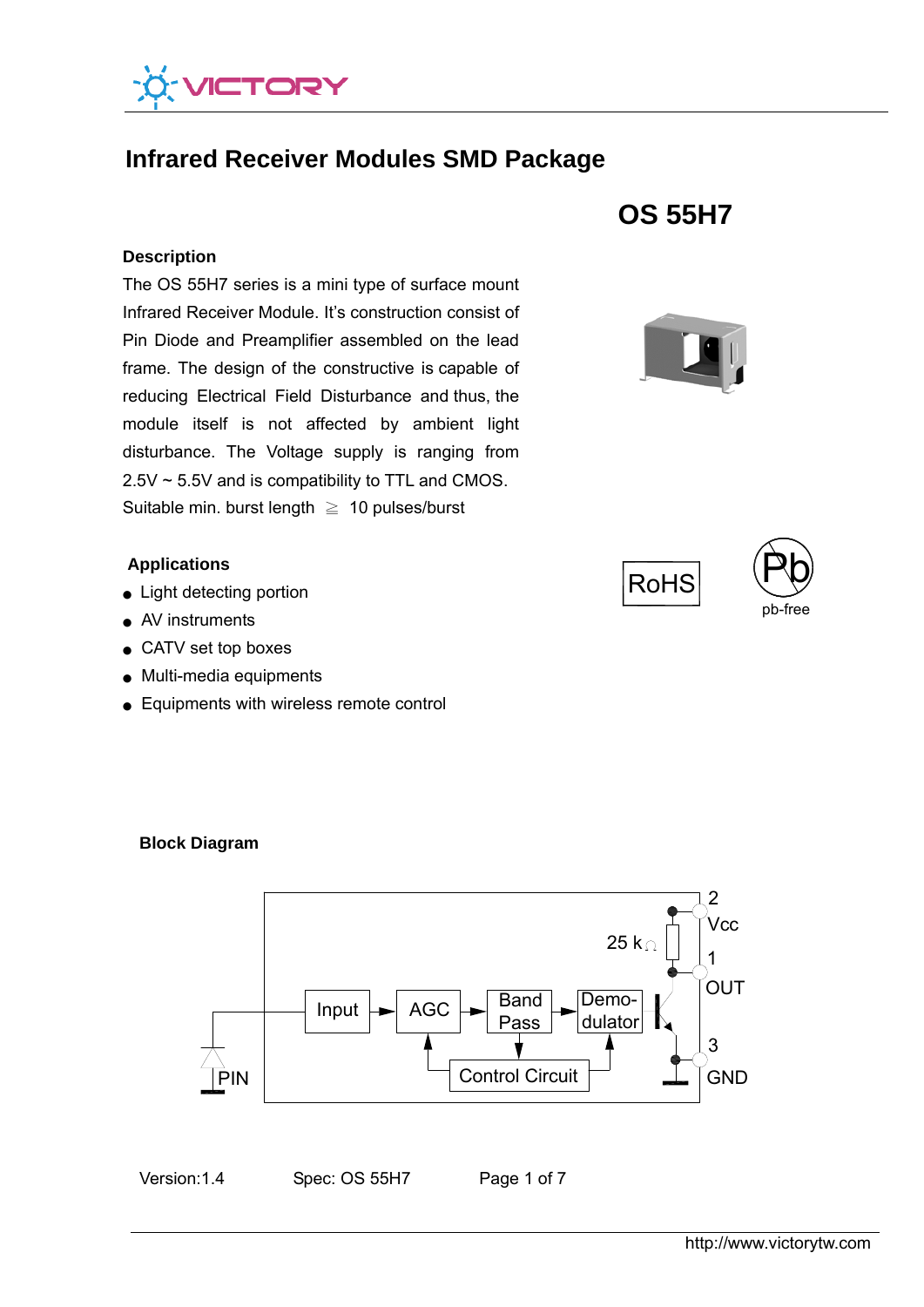

# **Application Circuit**



## **Transmitter Wave Form**



# **D.U.T out put Pulse**



Version:1.4 Spec: OS 55H7 Page 2 of 7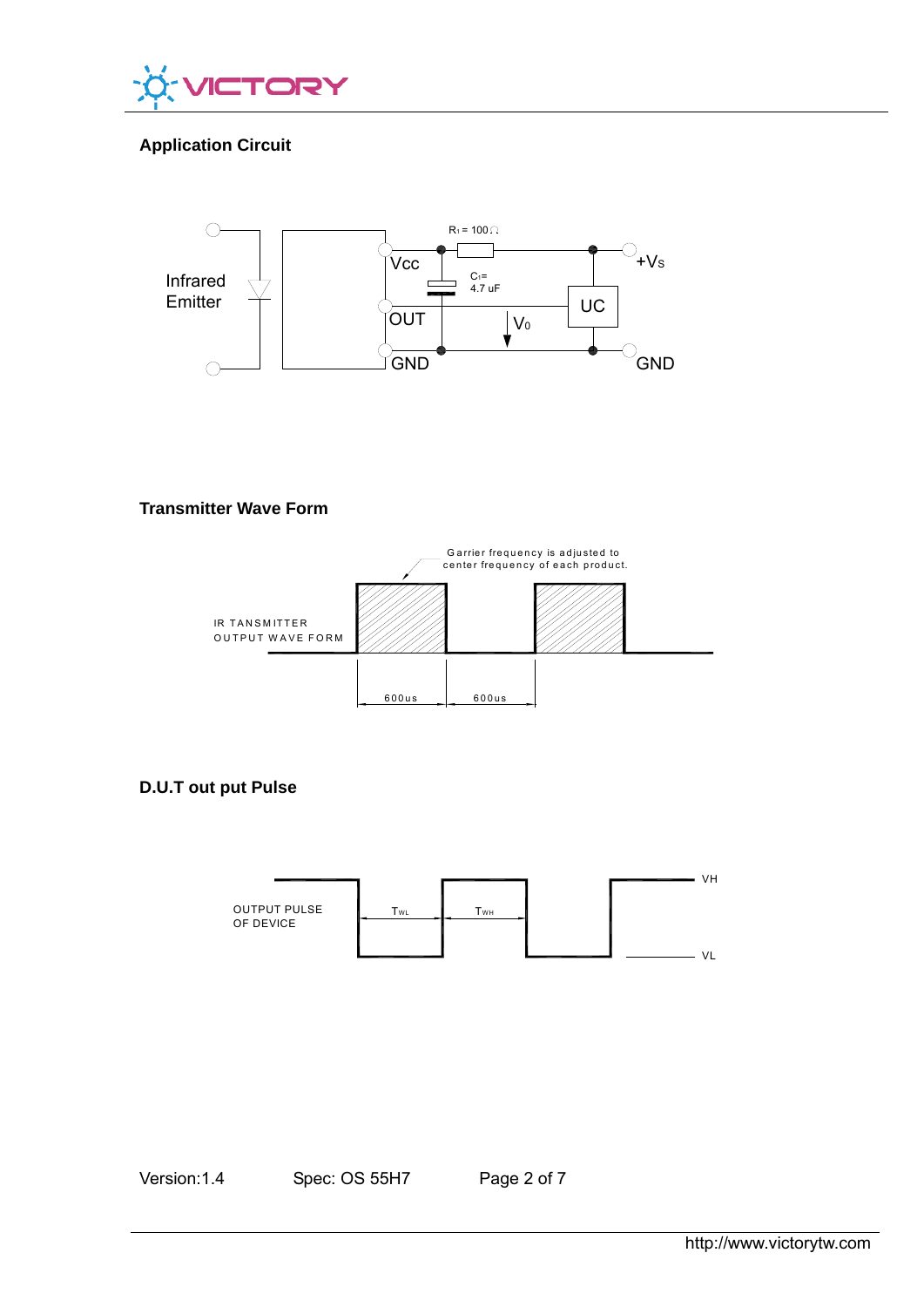

# **Package Dimension**

unit: mm















# **Notes:**

- 1. All dimensions are millimeters.
- 2. Tolerance is  $\pm$  0.2mm unless otherwise noted.
- 3. Specifications are subject to change without notice.

Version:1.4 Spec: OS 55H7 Page 3 of 7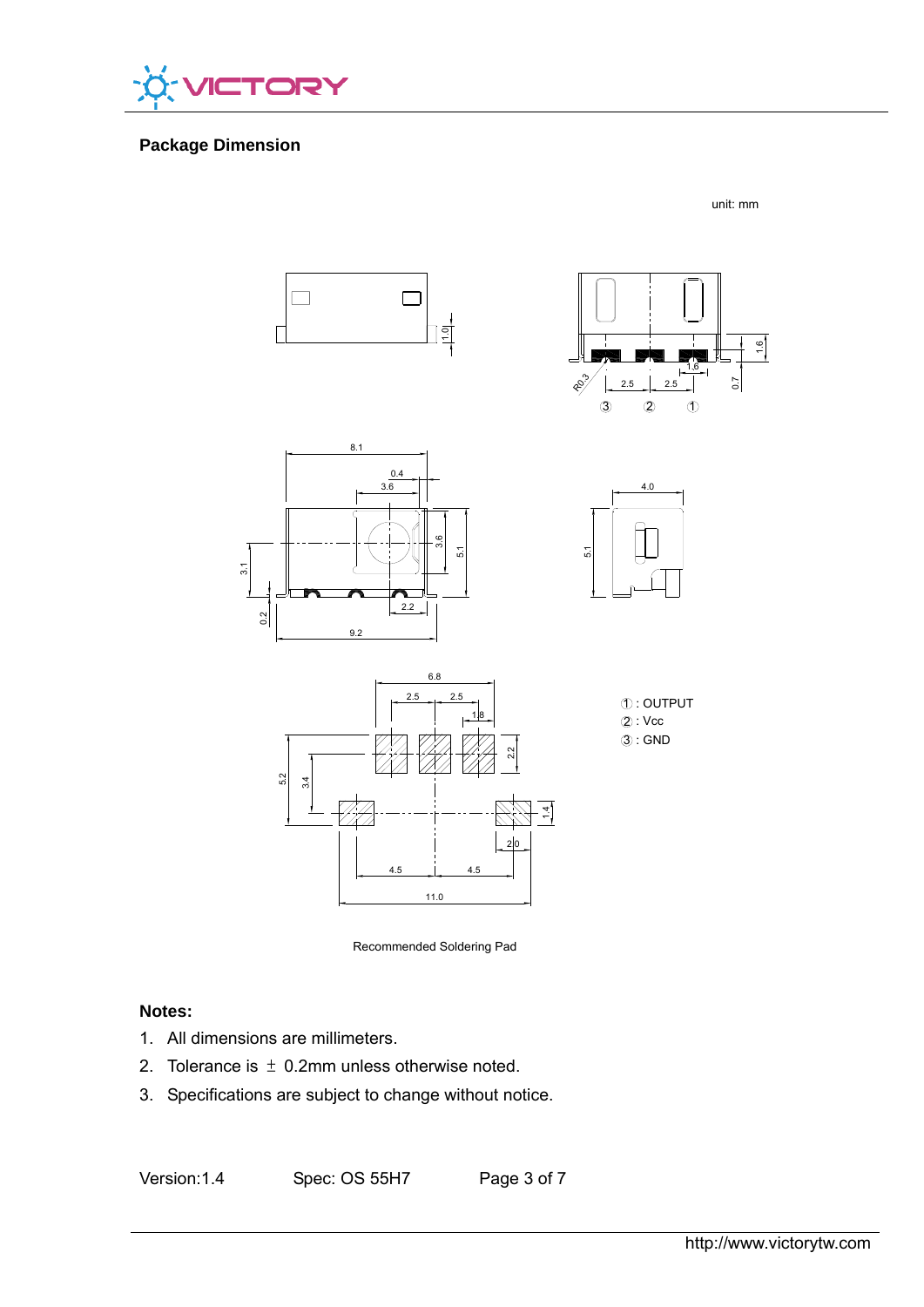

## **Absolute Maximum Ratings (Ta=25**℃**)**

| <b>Parameter</b>             | <b>Symbol</b> | Rating      | Unit   |
|------------------------------|---------------|-------------|--------|
| <b>Supply Voltage</b>        | Vcc           | 0~6         |        |
| <b>Soldering Temperature</b> | Tsol          | 260         | $\sim$ |
| Storage Temperature          | Tstg          | -40 - +85   | $\sim$ |
| <b>Operating Temperature</b> | Topr          | $-25 - +85$ | $\sim$ |

Note: Please take note the Absolute Maximum Rating values. Any operation beyond the specified ratings in this table will result degradation of life-span and may cause product to fail.

| <b>Parameter</b>               | <b>Symbol</b>           | Min. | Typ. | Max. | Unit       |
|--------------------------------|-------------------------|------|------|------|------------|
| <b>Consumption Current</b>     | Icc                     |      |      | 1.2  | mA         |
| <b>B.P.F Carrier Frequency</b> | Fo                      |      | 38   |      | <b>KHz</b> |
| Peak Wavelength                | $\lambda_{p}$           |      | 940  |      | nm         |
| <b>Reception Distance</b>      | $L_0$                   | 10   |      |      | m          |
|                                | $L_{45}$                | 5    |      |      |            |
| Half Angle (Horizontal)        | $\Theta_{h}$            |      | 45   |      | deg        |
| Half Angle (Vertical)          | $\Theta_{v}$            |      | 45   |      | deg        |
| High Pulse Width               | $T_{\rm H}$             | 400  |      | 800  | μs         |
| Low Pulse Width                | $\mathsf{T}_\mathsf{L}$ | 400  |      | 800  | μs         |
| High Output Voltage            | $V_H$                   | 2.7  |      |      | V          |
| Low Output Voltage             | $V_{L}$                 |      | 0.2  | 0.5  | V          |

# **Electro-Optical Characteristics (Ta=25**℃ **)**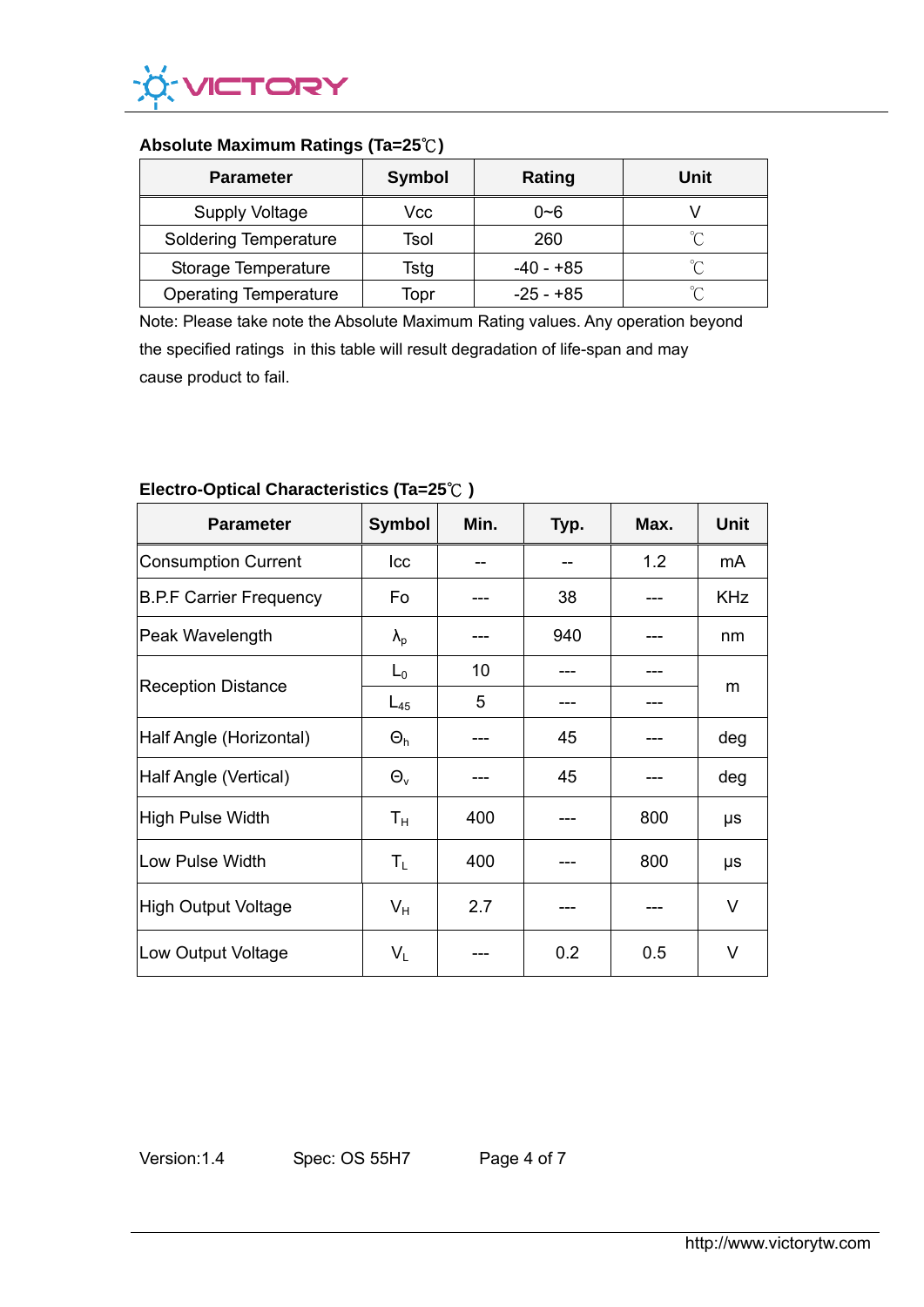

## **Electrical Characteristics Curves:**



.

Version:1.4 Spec: OS 55H7 Page 5 of 7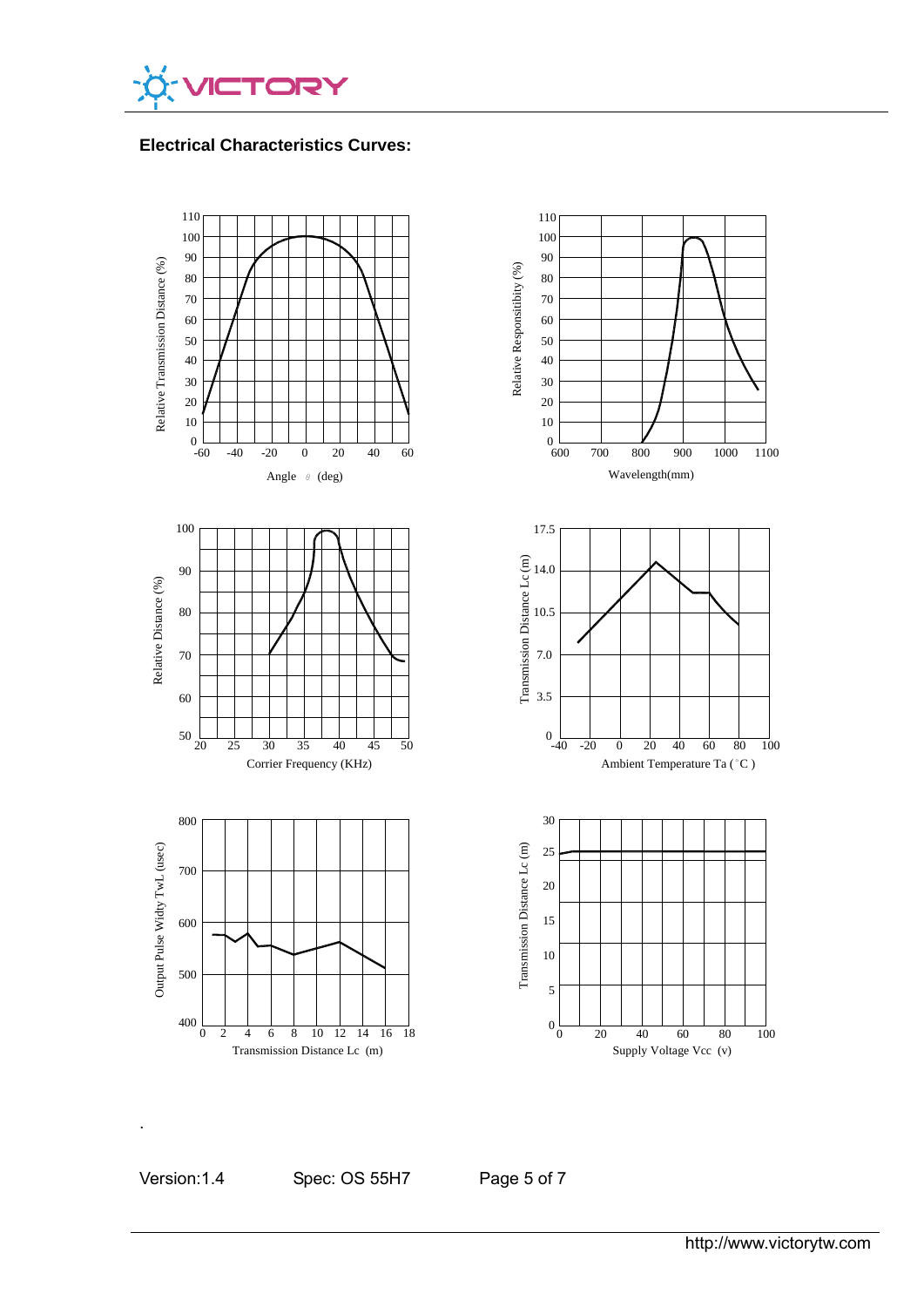

## **Reel Dimension:**



 $\phi$ 1.5

Version:1.4 Spec: OS 55H7 Page 6 of 7

4.2  $\begin{array}{|c|c|c|c|c|} \hline 4.2 & 8.0 \\ \hline \end{array}$ 

 $\oplus$ 

Progressive direction

http://www.victorytw.com

5.4